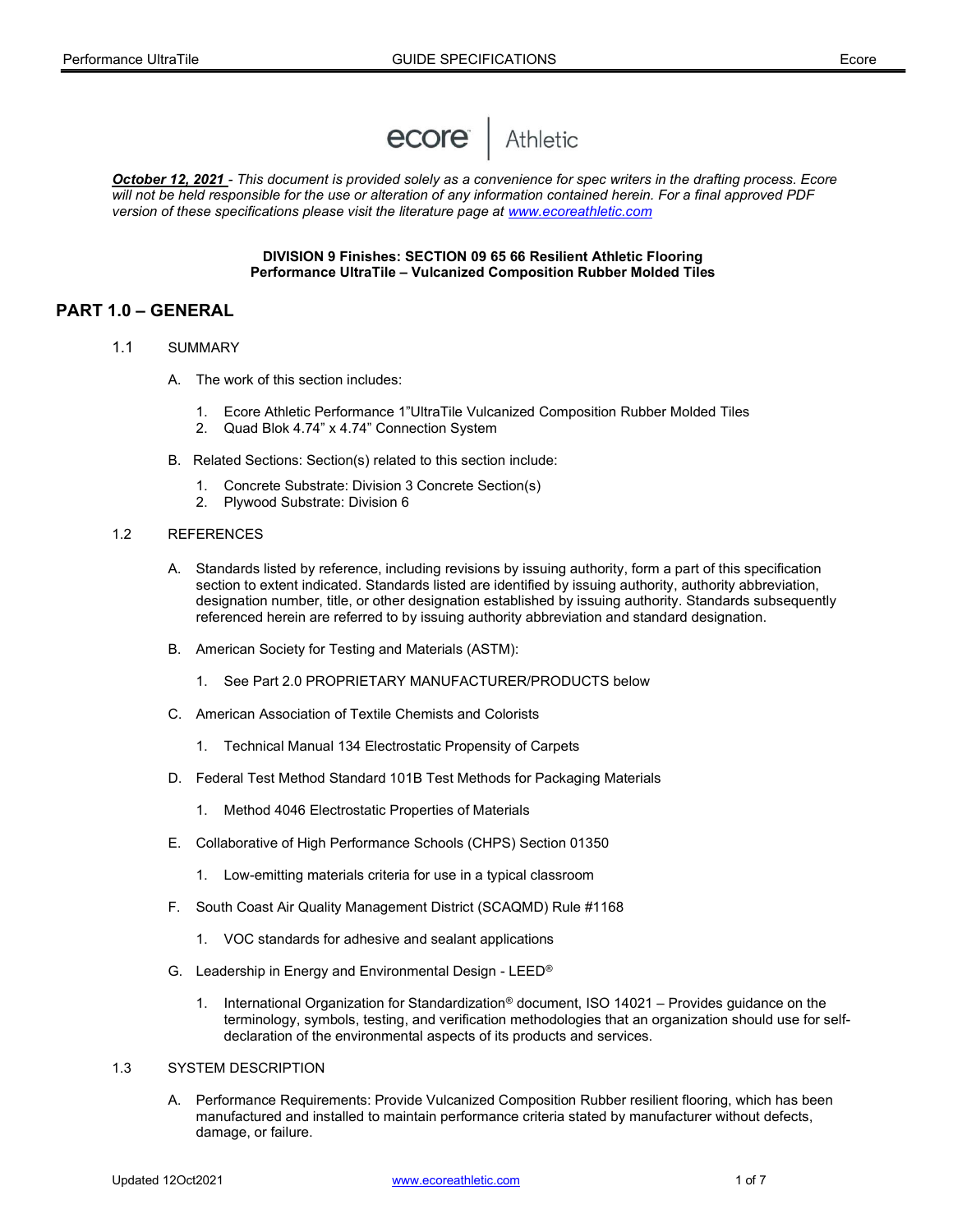# 1.4 SUBMITTALS

- A. General: Submit listed submittals in accordance with Conditions of the Contract and Division 1 Submittal Procedures Section.
- B. LEED: Provide documentation of how the requirements for credit will be met.
	- 1. List of proposed materials with Vulcanized Composition Rubber content. Indicated pre-consumer and post-consumer content.
	- 2. Product data and certification letter indicating percentage of Vulcanized Composition Rubber content for both pre-consumer and post-consumer content.
	- 3. Vulcanized Composition Rubber content is defined in accordance with the International Organization for Standardization document, ISO 14021 Environmental labels and declarations.
		- a. Post-consumer material waste materials diverted from the waste stream after consumer or commercial use.
		- b. Pre-consumer material materials diverted from the waste stream during the manufacturing process. Excluded are regrind, rework, and scrap.
- C. Product Data: Submit product data, including manufacturer's guide specifications product sheet, for specified products.
- D. Shop Drawings: Submit shop drawings showing layout, profiles and product components, including anchorage, accessories, finish colors, patterns, and textures.
- E. Samples: Submit selection and verification samples for finishes, colors, and textures.
- F. Quality Assurance Submittals: Submit the following:
	- 1. Certificates: If required, certification of performance characteristics specified in this document shall be provided by the manufacturer.
	- 2. Manufacturer's Instructions: Manufacturer's installation instructions.

Specifier Note: Coordinate paragraph below with Part 3.5 Field Quality Requirements Article herein. Retain or delete as applicable.

- 3. Manufacturer's Field Reports: Manufacturer's field reports specified herein.
- G. Closeout Submittals: Submit the following:
	- 1. Operation and Maintenance Data: Operation and maintenance data for installed products in accordance with Division 1 Closeout Submittals (Maintenance Data and Operational Data) Section. Include methods for maintaining installed products and precautions against cleaning materials and methods detrimental to finishes and performance.
	- 2. Warranty: Warranty documents specified herein.

# 1.5 QUALITY ASSURANCE

- A. Qualifications:
	- 1. Installer Qualifications: Installer experienced in performing work of this section who has specialized in installation of work similar to that required for this project.

a. Certificate: When requested, submit certificate, indicating qualification.

 2. Manufacturer's Qualifications: Manufacturer capable of providing field service representation during construction and approving application method.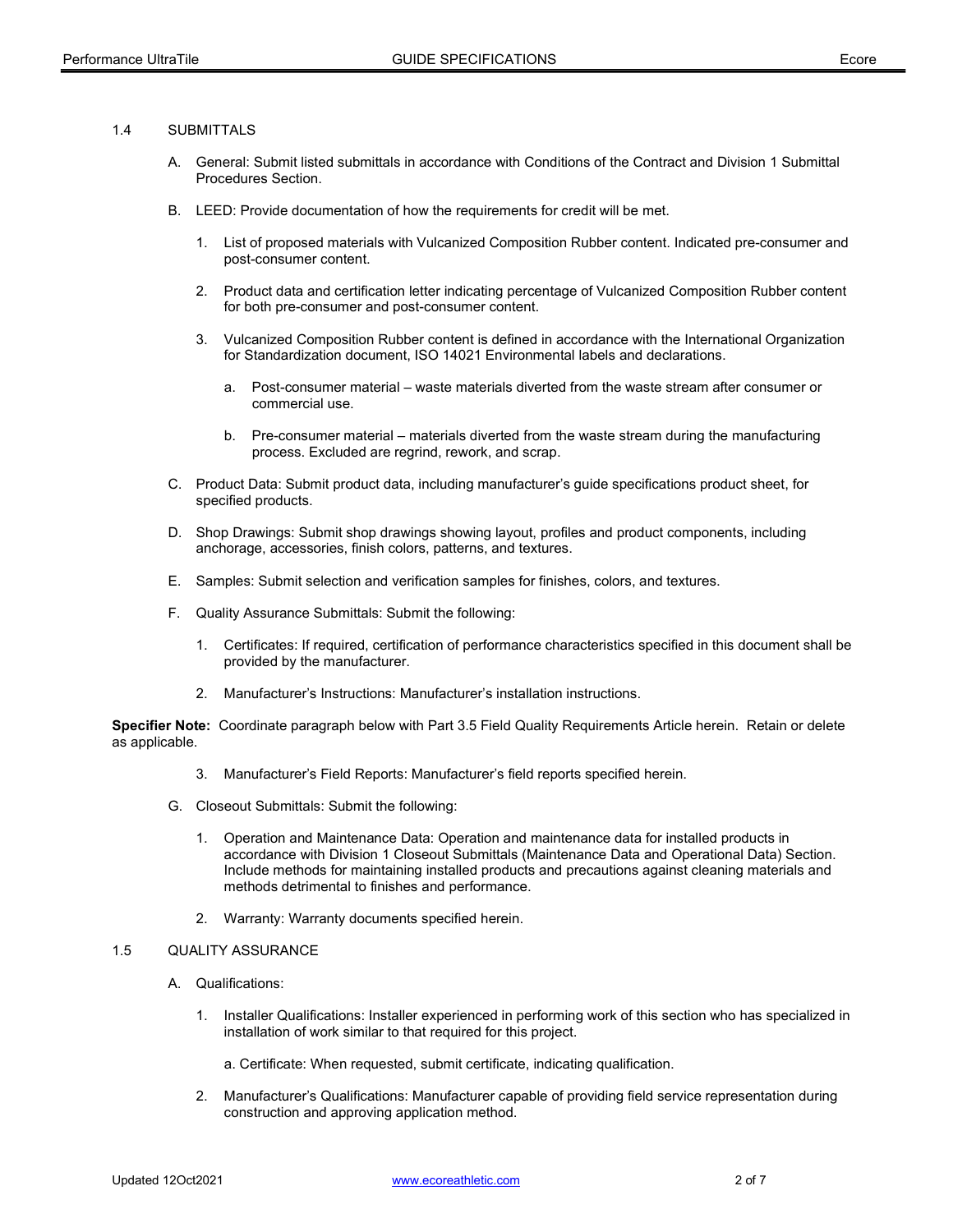Specifier Note: Paragraph below should list obligations for compliance with specific code requirements particular to this section. General statements to comply with a particular code are typically addressed in Conditions of Contract and Division 1 Regulatory Requirements Section. Repetitive statements should be avoided.

- B. Mock-Ups: Install at project site a job mock-up using acceptable products and manufacturer approved installation methods. Obtain owner and architect's acceptance of finish color, texture and pattern, and workmanship standard. Comply with Division 1 Quality Control (Mock-up Requirements) Section.
	- 1. Mock-Up Size: (Specify mock-up size.)
	- 2. Maintenance: Maintain mock-up during construction for workmanship comparison; remove and legally dispose of mock-up when no longer required.
	- 3. Incorporation: Mock-up may be incorporated into final construction upon owner's approval.
- C. Pre-installation Meetings: Conduct pre-installation meeting to verify project requirements, substrate conditions, manufacturer's instructions, and manufacturer's warranty requirements. Comply with Division 1 Project Management and Coordination (Project Meetings) Section.
- D. Pre-installation Testing: Conduct pre-installation testing: (Specify substrate testing; consult with flooring manufacturer.)

#### 1.6 DELIVERY, STORAGE & HANDLING

- A. General: Comply with Division 1 Product Requirements Sections.
- B. Ordering: Comply with manufacturer's ordering instructions and lead time requirements to avoid construction delays.
- C. Delivery: Deliver materials in manufacturer's original, unopened, undamaged containers with identification labels intact.
- D. Storage and Protection: Store materials at temperature and humidity conditions recommended by manufacturer and protect from exposure to harmful weather conditions.

#### 1.7 PROJECT CONDITIONS

- A. Temperature Requirements: Maintain air temperature in spaces where products will be installed for time period before, during, and after installation as recommended by manufacturer.
- B. Field Measurements: Verify actual measurements/openings by field measurements before fabrication; show recorded measurements on shop drawings. Coordinate field measurements and fabrication schedule with construction progress to avoid construction delays.

#### 1.8 WARRANTY

- A. Project Warranty: Refer to Conditions of the Contract for project warranty provisions.
- B. Manufacturer's Warranty: Submit, for owner's acceptance, manufacturer's standard warranty document executed by authorized company official. Manufacturer's warranty is in addition to and not a limitation of, other rights owner may have under Contract Documents.

Specifier Note: Coordinate paragraph below with manufacturer's warranty requirements.

1. Warranty Period: (Specify term) years commencing on Date of Substantial Completion.

#### 1.9 MAINTENANCE

 A. Extra Materials: Deliver to owner extra materials from same production run as products installed. Package products with protective covering and identify with descriptive labels. Comply with Division 1 Closeout Submittals (Maintenance Materials) Section.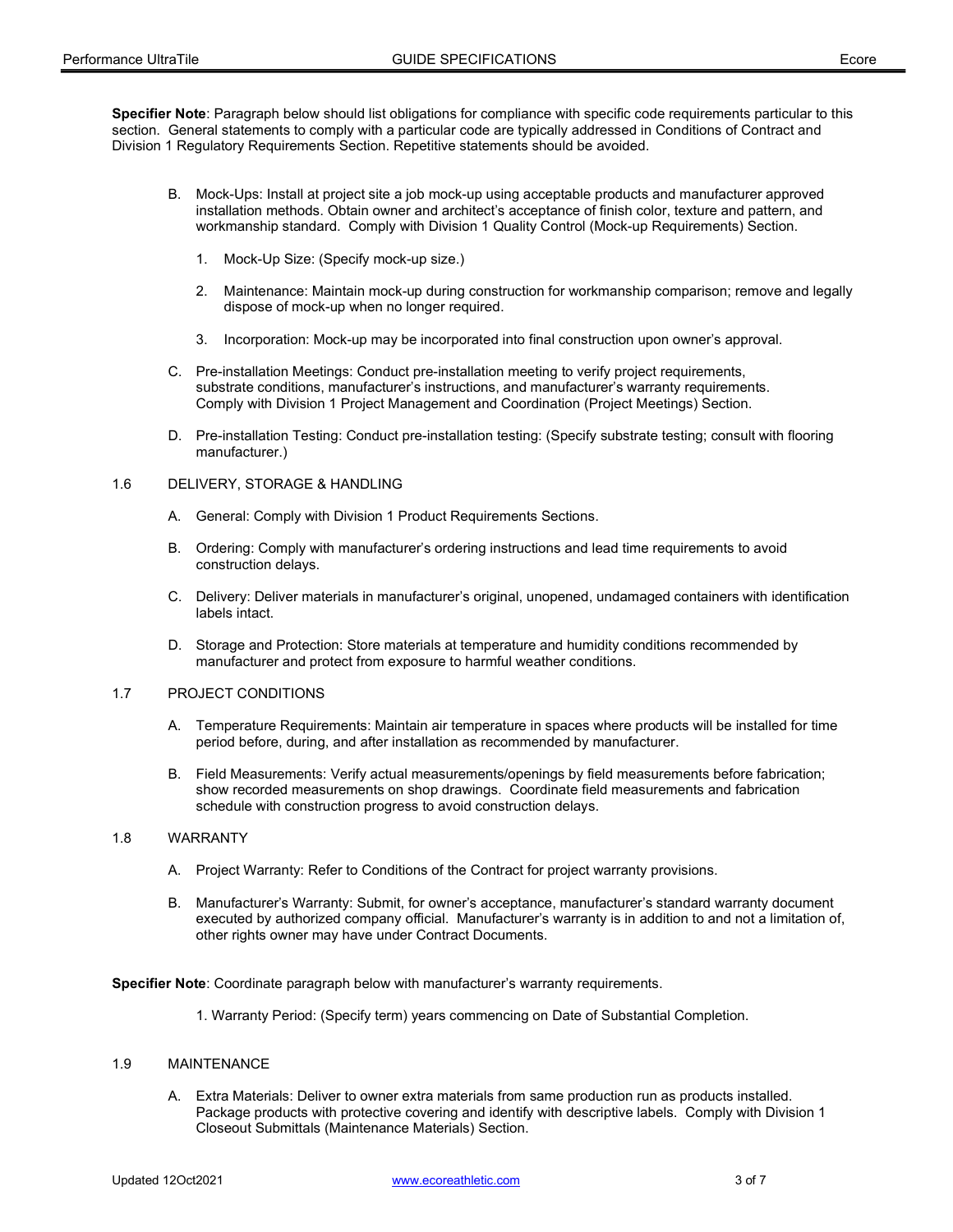Specifier Note: Revise paragraph below, specifying size and percentage as required for project.

- 1. Quantity: Furnish quantity of Vulcanized Composition Rubber flooring units equal to (specify %) of amount installed.
- 2. Delivery, Storage, and Protection: Comply with owner's requirements for delivery, storage, and protection of extra materials.
- 3. Cleaning: Furnish flooring manufacture's neutral cleaner for initial cleaning and maintenance of the finished floor surface.

# PART 2.0 – PROPRIETARY MANUFACTURER/PRODUCTS

Specifier Note: Retain article below for proprietary method specification. Add protect attributes, performance characteristics, material standards, and descriptions as applicable. Use of such phrases as "or equal" or "or approved equal" or similar phrases may cause ambiguity in specifications. Such phrases require verification (procedural, legal, and regulatory) and assignment of responsibility for determining "or equal" products.

- 2.1 MANUFACTURER: Ecore
	- A. Address: 715 Fountain Ave., Lancaster, PA 17601: Telephone: (800) 322-1923; (717) 295-3400; Fax (717) 295-3414; Email: info@ecoreathletic.com

### 2.2 PROPRIETARY PRODUCT(S)

- A. Ecore Athletic Vulcanized Composition Rubber Molded Tiles and Adhesives manufactured by Ecore, for indoor and outdoor fitness applications.
	- 1. Ecore Athletic Vulcanized Composition Rubber Molded Tiles
	- 2. Quad Blok 4.74" x 4.74" Connection System
- 2.3.1 Ecore Athletic 1" Performance UltraTile

#### Ecore Athletic 1" Performance UltraTile

Vulcanized Composition Rubber Molded Tile consisting of a high-density wear layer and cylindrical support feet that provide maximum resiliency and water drainage

| provide maximum resiliency and water drainage |                   |                                                         |  |
|-----------------------------------------------|-------------------|---------------------------------------------------------|--|
| Material:                                     |                   | Made from 100% Vulcanized Composition Rubber and        |  |
|                                               |                   | EPDM granules bound in both underlayment and wear       |  |
|                                               |                   | surfaces with a wear and weather resistant polyurethane |  |
| <b>Tile Dimension</b>                         | Manufacturer      | 24" x 24" x 1" thick                                    |  |
| Tile Weight                                   | Manufacturer      | 16.5 pounds nominal                                     |  |
| <b>Tile Standard Tolerances</b>               | Manufacturer      | Width/Length: $\pm$ 1/8"<br>Thickness: $\pm$ 1/8"       |  |
| Wear Surface Density                          | Manufacturer      | 60.0 lbs/cu. ft.                                        |  |
| Abrasion                                      | ASTM D3389        | 0.20 mg loss/cycle (2000 cycles, H18Wheels)             |  |
| <b>Static Load Limit</b>                      | ASTM F970         | 400 lb/in <sup>2</sup> < 0.005 in                       |  |
| Coefficient of Friction                       | ASTM D2047        | > 0.9                                                   |  |
| <b>Chemical Resistance</b>                    | ASTM F925         | 5% Acetic Acid, no change                               |  |
|                                               |                   | 70% Isopropyl Alcohol: no change                        |  |
|                                               |                   | 5% Sodium Hydroxide: no change                          |  |
|                                               |                   | 5% Hydrochloric Acid: no change                         |  |
|                                               |                   | 5% Ammonia: no change                                   |  |
|                                               |                   | Bleach; no change                                       |  |
|                                               |                   | 5% Phenol: no change                                    |  |
|                                               |                   | Sulfuric Acid: no change                                |  |
| Noise Reduction Coefficient                   | ASTM C423         | $0.10$ sabine/ft <sup>2</sup>                           |  |
| Impact Insulation Class                       | ASTM E492         | 49                                                      |  |
| <b>Sound Transmission Coefficient</b>         | <b>ASTM E413</b>  | 51                                                      |  |
| Sustainability                                | <b>ASTM E2129</b> | Data collected                                          |  |
| <b>VOCs</b>                                   | ASTM D5116        | Pass                                                    |  |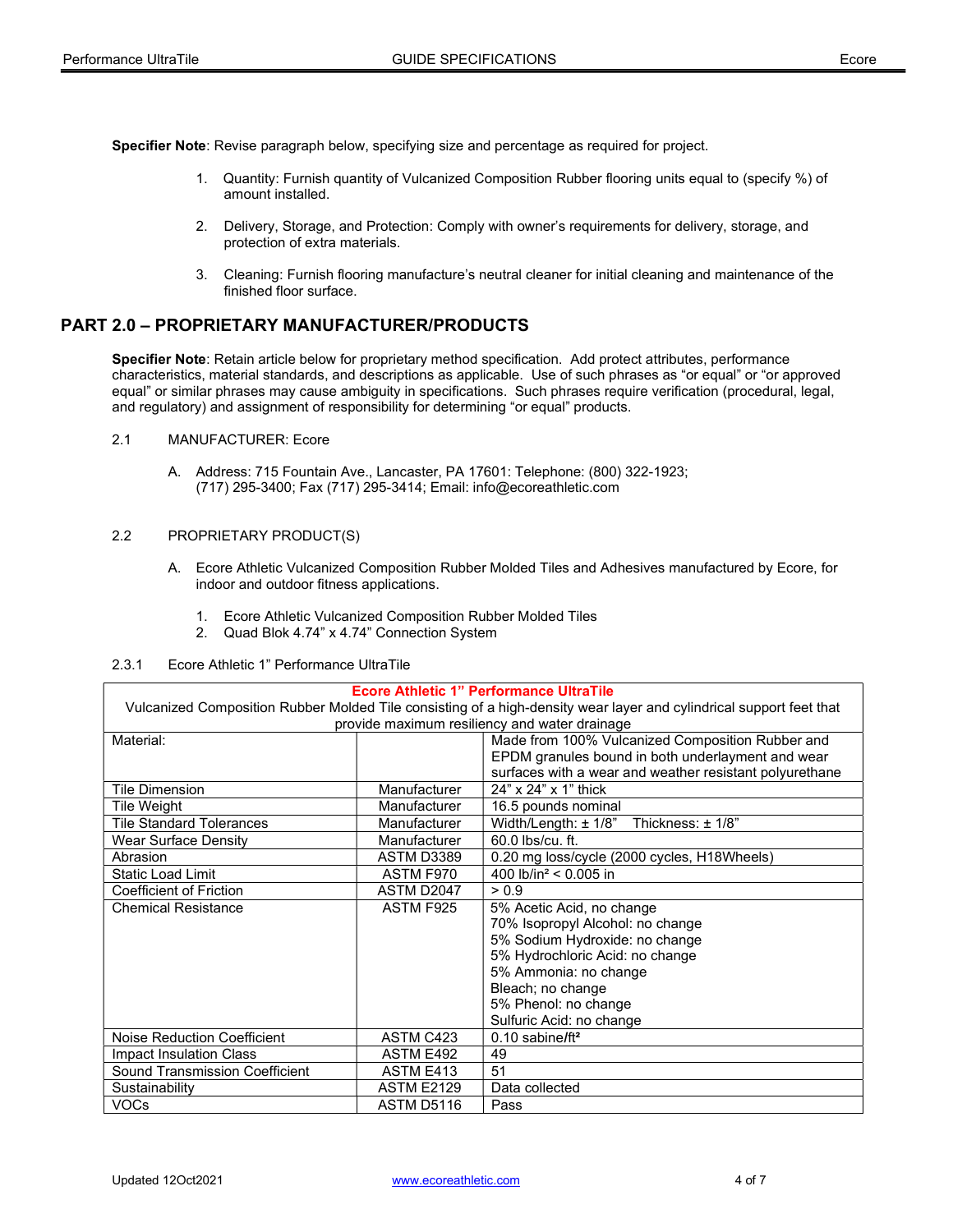2.3.2 Quad Blok 4.74" x 4.74" Connection System

| Quad Blok 4.74" x 4.74" Connection System                                                                   |                  |                                                |  |  |
|-------------------------------------------------------------------------------------------------------------|------------------|------------------------------------------------|--|--|
| Vulcanized Composition Rubber granules encapsulated in a wear and water-resistant elastomeric network, made |                  |                                                |  |  |
| from 100% post-consumer Vulcanized Composition Rubber                                                       |                  |                                                |  |  |
| <b>Dimensions</b>                                                                                           | Manufacturer     | 4.74" x 4.74" x 15/32" (12 cm x 12 cm x 12 mm) |  |  |
| Density                                                                                                     | ASTM D297        | 46 lbs. / cu. Ft. minimum                      |  |  |
| Tensile Strength                                                                                            | ASTM D412, Die C | 116 psi. minimum                               |  |  |
| Elongation                                                                                                  | ASTM D412, Die C | 74% minimum                                    |  |  |
| Shore A Hardness                                                                                            | ASTM D2240       | $50 + 1 - 5$ points                            |  |  |
| Tear Strength                                                                                               | ASTM D624, DIE C | 30 PPI                                         |  |  |
| Flexibility                                                                                                 | ASTM F137        | 0-1 Factor                                     |  |  |

## 2.4.1 PRODUCT SUBSTITUTIONS

A. Substitutions: No substitutions permitted.

## 2.4.2 RELATED MATERIALS

- A. Related Materials: Refer to other sections listed in Related Sections paragraph herein for related materials. 2.4.3 SOURCE QUALITY
	- A. Source Quality: Obtain Vulcanized Composition Rubber resilient flooring materials from a single manufacturer.

# PART 3.0 – EXECUTION

Specifier Note: Revise article below to suit project requirements and specifier's practice.

#### 3.01 MANUFACTURER'S INSTRUCTIONS

 A. Compliance: Comply with manufacturer's product data, including product technical bulletins, product catalog installation instructions, and product carton instructions for installation.

# 3.02 EXAMINATION

 A. Site Verification of Conditions: Verify substrate conditions, which have been previously installed under other sections, are acceptable for product installation in accordance with manufacturer's instructions.

#### 3.03 PREPARATION

A. Surface Preparation: [Specify applicable product preparation requirements.]

Specifier Note: Coordinate article below with manufacturer's recommended installation details and requirements.

# 3.04 ERECTION / INSTALLATION / APPLICATION / CONSTRUCTION

- A. Vulcanized Composition Rubber Flooring Installation: Comply with ECORE Athletic Installation Manual for installation procedures and techniques for Vulcanized Composition Rubber resilient flooring installation.
- B. Finish Color/Textures/Patterns: [Specify installation finishes coordinated with finishes specified in Part 2